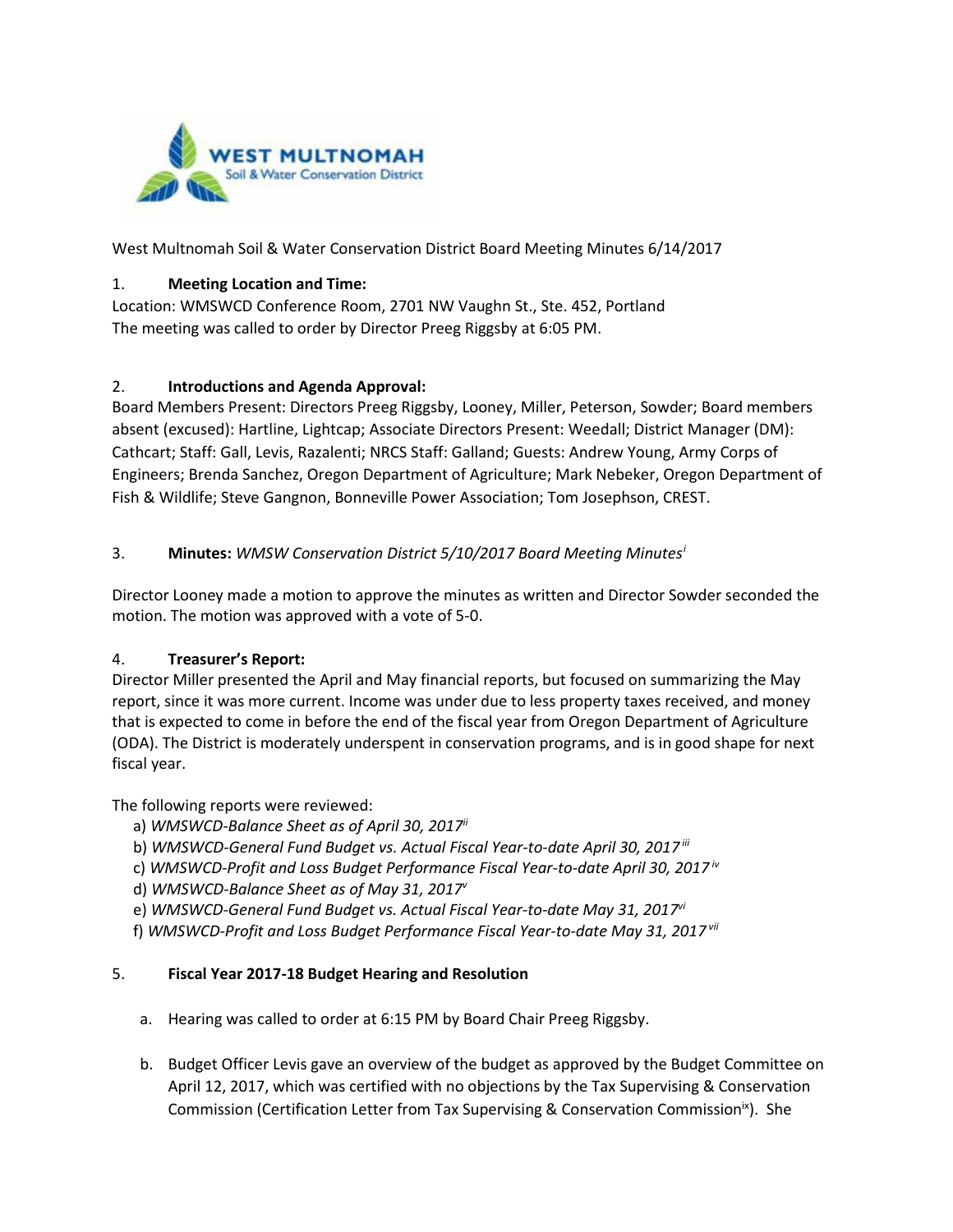reviewed the Approved to Adopted Budget Recommendations<sup>x</sup>, including updates to cash projections and revised grant revenues as well as refinements to expected payments to Financial Incentives for Sustainable Habitats (FISH) grantees. She and Board discussed adjustments (all of which were less than the maximum allowed 10% of total expenditures in fund) to approved budget. The changes to the General Fund were an increase from \$72,674 to \$78,488 in an annual grant the District receives from Oregon Department of Agriculture to cover administrative costs and water quality work. Confirmation of grant amounts were obtained only in May, subsequent to the Budget Committee meeting. The other change involved the FISH grant expenditures. A \$6,200 grant payment that was originally expected to be paid out in FY 2017-18, was instead paid out this May. This reduction in next year's budget FISH expenditures was offset by an accelerated payment of \$5,000 that will occur in FY 2017-18, but was originally expected to be paid out in FY 2018-19. The net of these adjustments are expected to be offset by refinements to our cash on hand beginning balance forecasted for July 1, 2017. The net effect of all changes is a \$1,200 reduction in General Fund Resources and Requirements. No changes were made to the Sturgeon Lake Fund Approved Budget.

- c. Adoption of Budget: Director Miller made a motion to adopt the FY 2017-18 Budget in the amount of \$2,257,063, including \$2,012,043 in the General Fund, \$245,020 in the Sturgeon Lake Fund, and \$819,930 in Unappropriated and Reserve Amounts in all Funds, and with the property tax levy at the full permanent rate of \$0.0750 per \$1,000 of assessed value. Director Sowder seconded the motion, and it was approved by all  $(5-0)$ . A resolution to adopt the budget<sup>viii</sup>, make appropriations, and declare and categorize property taxes for FY2016-17 was approved and signed by Directors Preeg Riggsby and Looney.
- d. Hearing adjourned at 6:26 PM by Board Chair Preeg Riggsby.

#### 6. **Resolution: Professional Development Policy**

DM Cathcart summarized the changes made to the Professional Development Policy as requested by the Board. Thresholds of dollar amounts spent on an individual employee's professional development within a fiscal year were added. One threshold determines when it will be brought to the Board as information, and the other threshold determines when it will be brought to the Board for approval, presented within the Annual workplan. Individual Development Plans may include a Cost-Share Agreement. For an agreement that exceeds \$5000 per year in direct costs, the District and employee will enter into an Employment Agreement, and based on the dollar amount, the employee will be subject to paying the District back a portion of the costs if they choose to leave the District before a specified number of years.

Director Miller asked that the words "where possible" be stricken from the fourth bullet point under Cost Share Agreements, to make it a mandatory requirement.

Director Miller made a motion to approve the Professional Development Policy as amended, and Director Sowder seconded the motion. The motion was approved with a vote of 5-0. Directors Preeg Riggsby and Looney signed the Resolution to Adopt a Professional Development and Training Policy<sup>xi</sup>.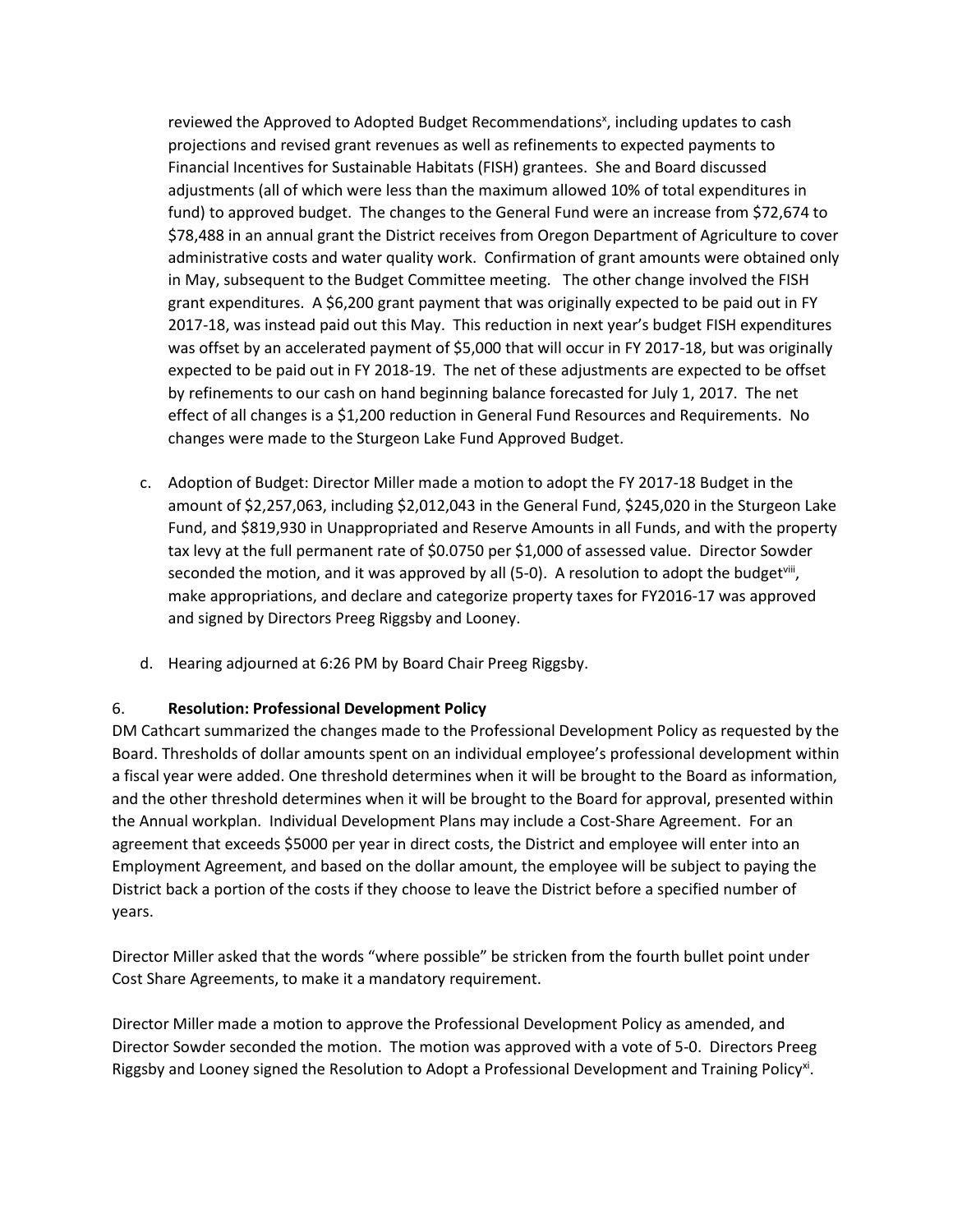## 7. **Oregon Department of Agriculture Grant Application and Annual Staff Work Plans**

Staff member Gall summarized the ODA SWCD Capacity Grant. DM Cathcart explained that this was part of the Annual Work Plan, and that official approval of the FY 2017-18 Annual Work Plan<sup>xii</sup> and SWCD Capacity Grant Application<sup>xiii</sup> was needed by the Board.

Director Looney made a motion to approve the Annual Workplans, and Director Miller seconded the motion. The motion passed with a vote of 5-0.

Director Sowder made a motion to approve the submittal of the ODA's SWCD Capacity Grant Application, and Director Looney seconded the motion. The motion was approved with a vote of 5-0.

# 8. **Oregon Department of Agriculture Water Quality Program Update**

Brenda Sanchez introduced herself, her position at ODA, and some of the work she is beginning to implement. Sanchez is working on measurable objectives, including ways to discuss progress and effectiveness. Sanchez passed around the ODA's Oregon Agricultural Water Quality 2016 Compliance Program Report and a handout on Oregon Cannabis and Water Quality. Sanchez described some of the challenges that ODA faces with cannabis farms as it is new territory and not legal at the federal level. ODA is able to talk to cannabis growers about water quality, and which pesticides and herbicides can be used. The Environmental Protection Agency (EPA) is not able to do labeling for this because it's not legal at the federal level. Sanchez would like the District to help spread the word to cannabis growers that they are able to help.

## 9. **NRCS Update**

NRCS staff Galland reported and summarized the contracts that are coming in through Multnomah and Clackamas Counties. She also gave a brief description of funding at NRCS, and reported that there are no updates in regards to staffing.

# 10. **Diversity, Equity and Inclusion Committee Update**

Associate Director Weedall summarized the Intertwine Cohort training sessions listed in the attachments of the Diversity, Equity and Inclusion report<sup>xiv</sup>, and explained that the trainings will only be from 11:00am-3:00pm for participants (listed as 11:00am-5:00pm on the schedule). From 3:00pm-5:00pm will be the peer-to-peer learning sessions that Associate Director Weedall and staff member Logalbo will stay after each training to attend.

Director Preeg Riggsby reported that Directors Lightcap and Hartline had committed to attending the first session due to missing the Equity 101 training last October. Director Looney reported she is going to September  $8<sup>th</sup>$  training. Director Preeg Riggsby also reported that the District can use one-on-one time with consultant Alexis Millet at the end of the trainings for whatever we find we need help with. Directors are to let staff member Razalenti know if they have interest in the sessions.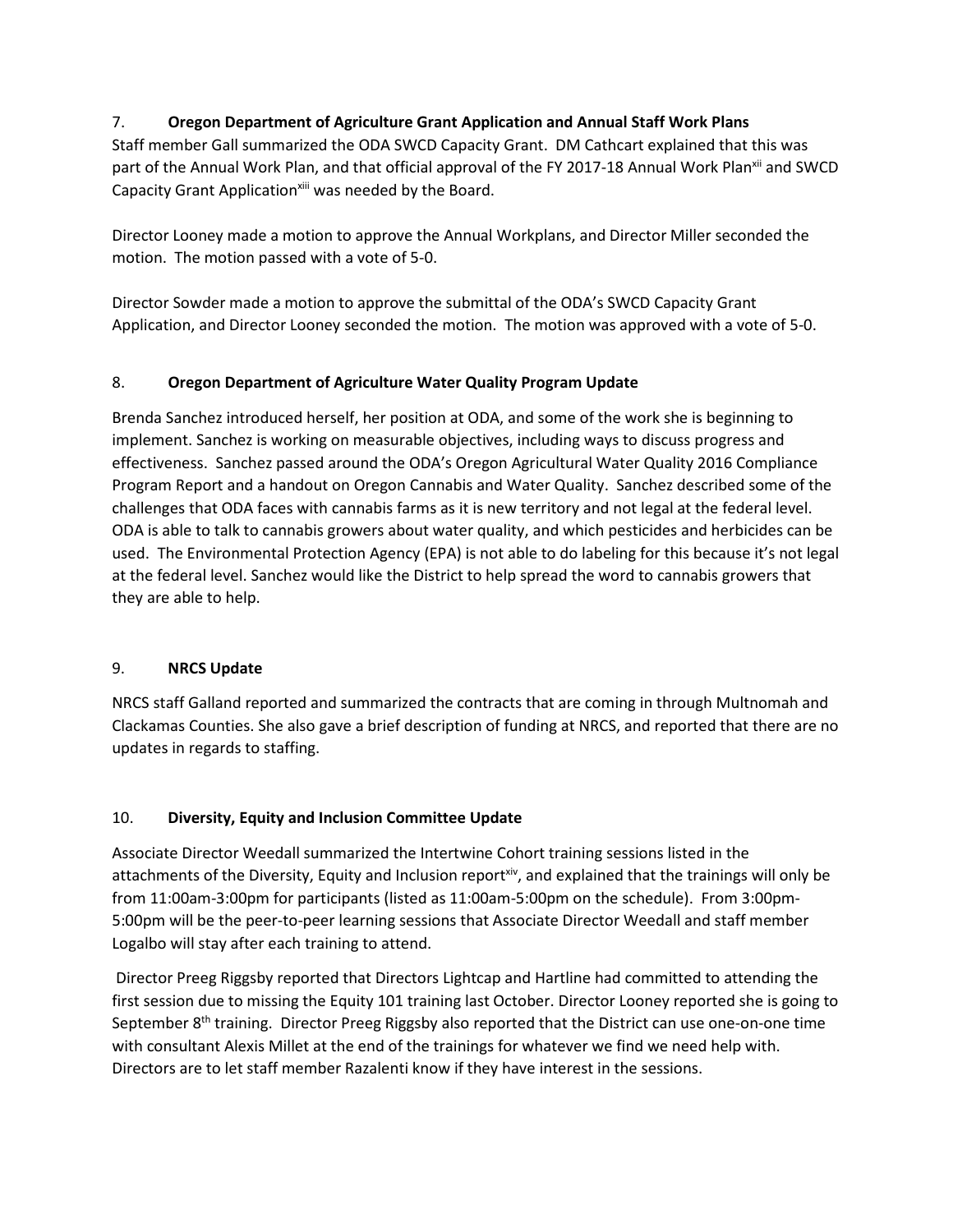## 11. **Oregon Association of Conservation District's (OACD) Update**

DM Cathcart reported that on May 23<sup>rd</sup> there was a Lower Willamette Basin Team (LWBT) meeting of which Director Lightcap is about to become the 2<sup>nd</sup> Vice President of. The LWBT is looking for a new Director to become their new Chair. Jerry Nicolescu, the Executive Director (ED) of OACD is resigning. Pat Fitzgerald is the new President of OACD and will be serving as the Interim ED. Whitney Collins who manages four SWCDs will be providing support to help Pat with the transition process. Their goal is to have a new ED by mid-August. They're holding back on the strategic plan until the new ED is in place.

# 12. **Directors' and Associate Directors' Check-In**

This agenda item was moved ahead of the Sturgeon Lake Project Update while waiting for Steve Gangnon's arrival.

Director Peterson reported that ODFW is working on messes on the beach left by visitors on Sauvie Island.

Associate Director Weedall reported doing some pollinator monitoring.

Director Looney reported helping with pollinator monitoring, and spending time killing blackberries and trying to clear up blackberries around the oak trees.

Director Miller reported that District staff member Delepine was recently on his radio show on xray.fm. A short video went out during the broadcast showing garlic mustard.

Director Preeg Riggsby reported on the Connect SW PDX project and celebration. To better understand how neighbors use outdoor spaces and what their main environmental concerns are, a survey was distributed that includes an action pledge. They exceeded their goal of 40 surveys, and have received over 100. Working with diverse communities, they engaged with four different language interpreters as part of the process.

Director Sowder reported that he met with the Commissioner about traffic management issues in the west hills.

DM Cathcart called attention to the staff reports<sup>xv</sup> and gave a brief summary of some of the work happening in the District.

# 13. **Sturgeon Lake Restoration Project Update**

DM Cathcart introduced Andrew Young, the technical team leader for the Army Corps of Engineers. The Army Corps of Engineers had gotten the Sturgeon Lake project through 90% of the design. There was consensus for the final processes of the design to be handed over from the Army Corps to the Bonneville Power Administration (BPA). The two driving issues for the project to be transferred to BPA was the structure crossing over Reeder Road, which under BPA can be a bridge rather than a culvert, and BPA are contributing most of the funding to complete the project. Tom Josephson is the new project manager and works for the Columbia River Estuary Study Taskforce (CREST).